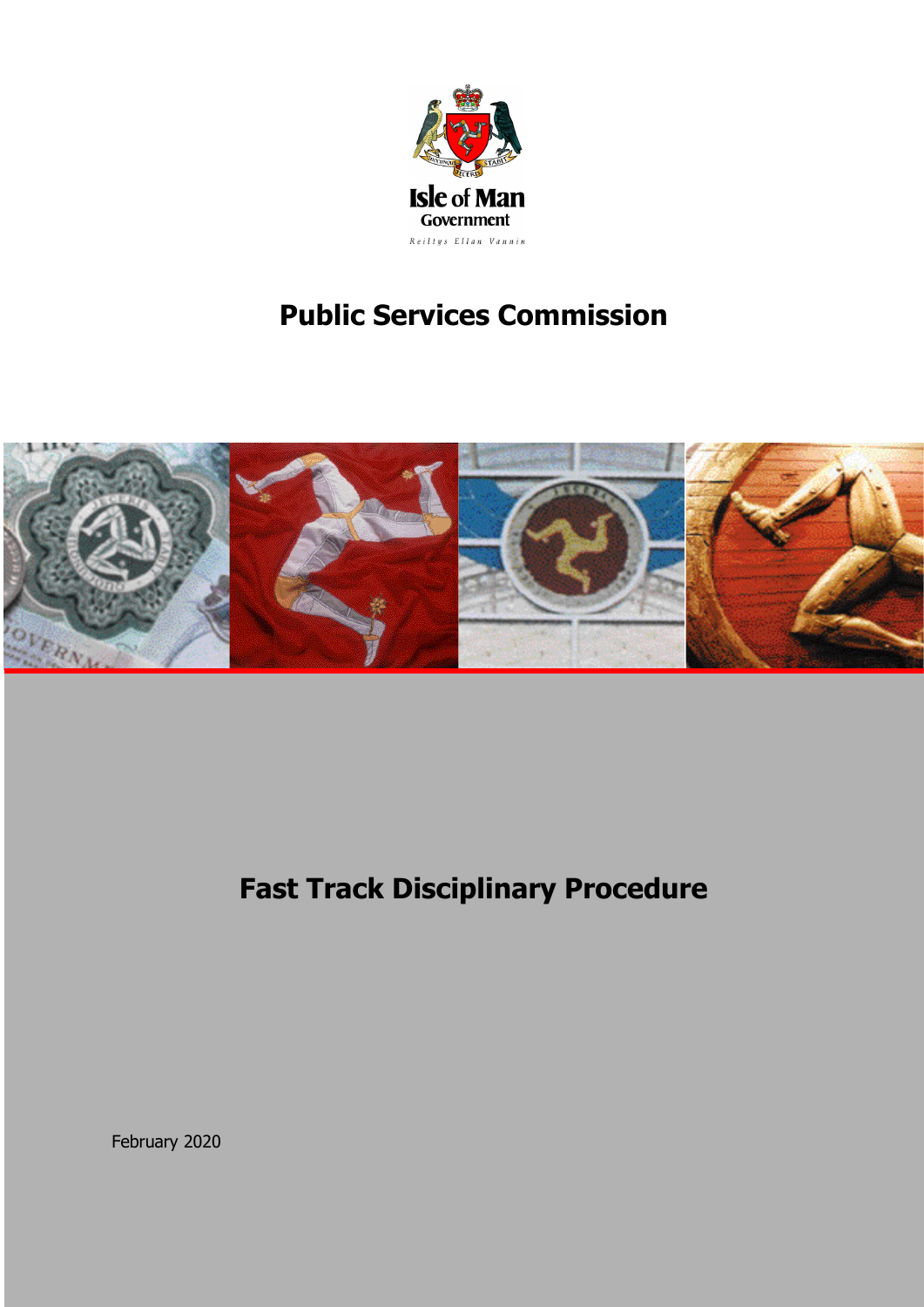## **CONTENTS**

| <b>Section</b>          |                                                    | Page |
|-------------------------|----------------------------------------------------|------|
| 1                       | Introduction                                       | 3    |
| $\overline{2}$          | Scope                                              | 3    |
| 3                       | <b>Fast Track Process</b>                          | 3    |
| 4                       | <b>Fast Track Meeting</b>                          | 5    |
| 5                       | Outcome                                            | 5    |
| 6                       | Appeal                                             | 6    |
| $\overline{\mathbf{z}}$ | Completing the Fast Track Request Form -Appendix A | 6    |
| 8                       | Monitoring Compliance and Effectiveness            | 7    |
| 9                       | <b>Privacy Notice</b>                              | 7    |

## **Appendices**

| A  | Disciplinary Fast Track Request Form                                    | 8   |
|----|-------------------------------------------------------------------------|-----|
| B  | Template Invitation to a Fast Track Disciplinary Meeting                | 11. |
| C. | Template Letter confirming outcome of a Fast Track Disciplinary Meeting | 12  |
| D  | Flow Chart                                                              | 13. |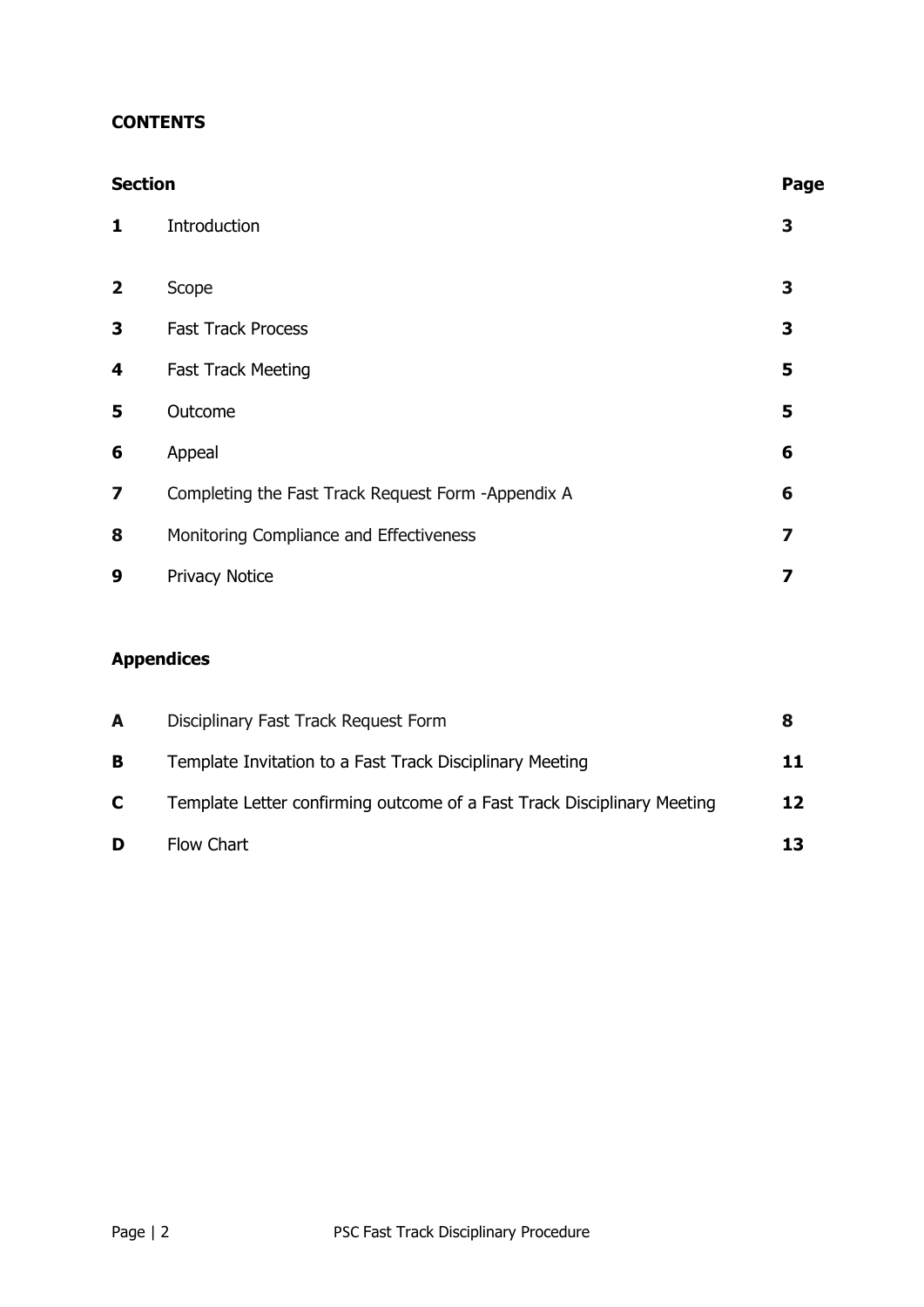## **1 Introduction**

- 1.1 The Public Services Commission seeks to resolve disciplinary matters as soon as possible to minimise the impact, on staff and services, of potentially stressful and timeconsuming procedures, for all concerned.
- 1.2 This Fast Track Disciplinary Procedure is designed for use in cases of alleged misconduct that do not constitute gross misconduct and therefore dismissal would not be considered as a potential penalty. In such cases, when the employee does not wish to contest the allegations, the employee may opt to have their case dealt with by way of this Fast Track process.
- 1.3 It can never be used in cases of alleged gross misconduct, even if management feel that there is significant mitigation that may mean that the outcome would not be dismissal. This procedure must be read in conjunction with the PSC Civil Service and PSC Manual and Craft Disciplinary procedures.
- 1.4 The aim of disciplinary procedures is to bring about an improvement in compliance with the Department's standards and discourage wilful or negligent non-compliance. The aim of the Fast Track disciplinary procedure is to expedite resolution of matters that do not constitute gross misconduct and make it less stressful for all those involved.

## **2 Scope**

2.1 The Fast Track Procedure applies to PSC employees, employed under PSC Civil Service, PSC Manual & Craft and PSC NTNSP terms and conditions. However, this procedure can only be applied when an employee consents to its use.

## **3 Fast Track Process**

- 3.1 Where the employee has opted for the Fast Track process the following will apply:
- 3.2 In all cases where an employee admits the allegations in full, the line manager or investigating manager should consider offering them the opportunity to access the fast track process. Equally, a staff side representative or work colleague, supporting the employee, may suggest this option to the employee.
- 3.3 If the employee wishes to take this route they should complete a Fast Track Meeting Request Form, appended to this policy and available from the Office of Human Resources. The employee will be asked to:
- Accept all the allegations put to them
- Explain the circumstances in which the misconduct occurred including any mitigating circumstances they would wish to be taken into account
- Accept what they did was wrong and why
- Request a fast track meeting on the understanding that limited sanction(s) will apply. Such sanctions may be up to final written warning and any other sanction, short of dismissal, provided for by the relevant disciplinary procedure. Additional conditions, such as a conduct agreement or training, may be imposed to support the employee to maintain the standards.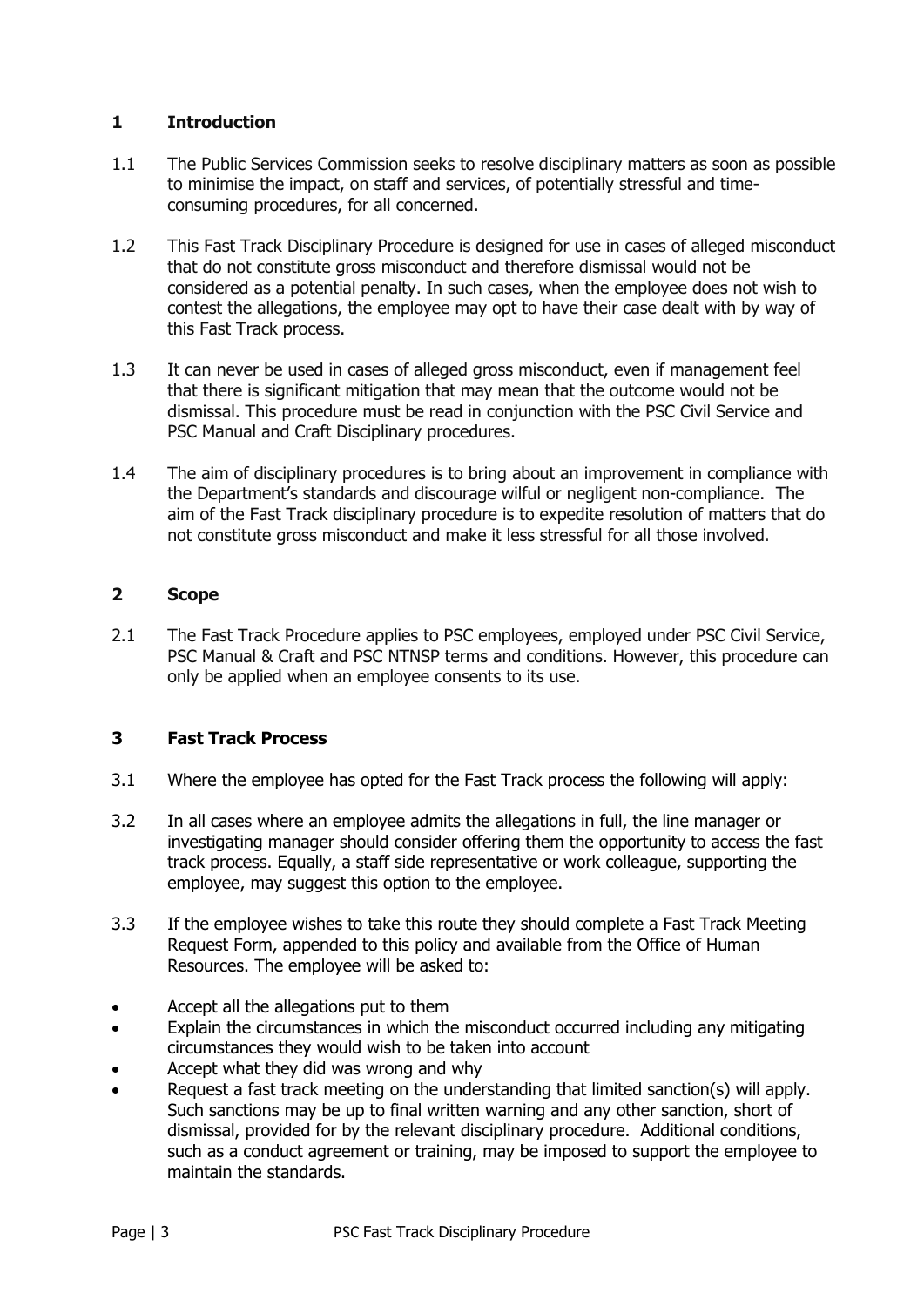- 3.4 The Fast Track process is not applicable for matters of gross misconduct or where a live disciplinary warning is on file. Nor can it be used if any one of the allegations is contested by the employee.
- 3.5 Cases can only be Fast Tracked with the employee's agreement that they do not wish to proceed with further investigation which could result in a full disciplinary hearing. If the line manager or investigating manager feels that the fast track approach is appropriate, they should discuss this with the HR Advisory Team at the earliest opportunity, before agreeing to invoke the process.
- 3.6 The fast track meeting request form should be completed by the employee and given to the Line manager/Investigating Officer within 7 calendar days of the employee being formally notified of the disciplinary allegations. Should the fast track request not be made within this deadline a full investigation will be commissioned.
- 3.7 On confirmation of agreement to pursue the fast track process the employee has no further right to pull out of the fast track process and request a full disciplinary hearing.
- 3.8 There will only be agreement to proceed if sufficient facts about the case are known and that there is belief that the employee has learnt from the experience, has reflected on the incident and is unlikely to repeat the misconduct. If there is no agreement to proceed then a full investigation will be commissioned, if required, and thereafter the matter may go to a full disciplinary hearing.
- 3.9 If other employees are involved in the alleged misconduct this does not preclude the Fast Track process from being used however, advice must be taken from the Office of Human Resources.
- 3.10 If there is no agreement to proceed then the investigation will continue if required and thereafter the matter may go to a full disciplinary hearing.
- 3.11 If at any time it appears that the allegations are disputed the fast track process may stopped.
- 3.12 If the fast track application is accepted there will be no need for a formal investigation report although a sufficient and reasonable examination of the facts must have taken place so that that the disciplining manager will be able to decide on what would be a reasonable disciplinary sanction in the circumstances. The investigating manager will have therefore considered whether the employee's fast track request form along with the facts gathered to date will be sufficient.
- 3.14 If a full formal investigation has already commenced the employee may still elect at a later stage to request a fast track meeting. In this situation the investigation may be suspended pending a decision on whether to accept this.
- 3.15 If the Fast Track process is agreed, the formal disciplinary hearing will be replaced with a Fast Track meeting.
- 3.16 Under the Fast Track process one Disciplining Manager will hear the case, witnesses will not be called and, if appointed, the Investigating Officer will not be called to give additional evidence. In order to maintain the independence of the process the Disciplining Manager should not be the investigating officer. The employee has the right to be accompanied and a member of the Office of Human Resources will be in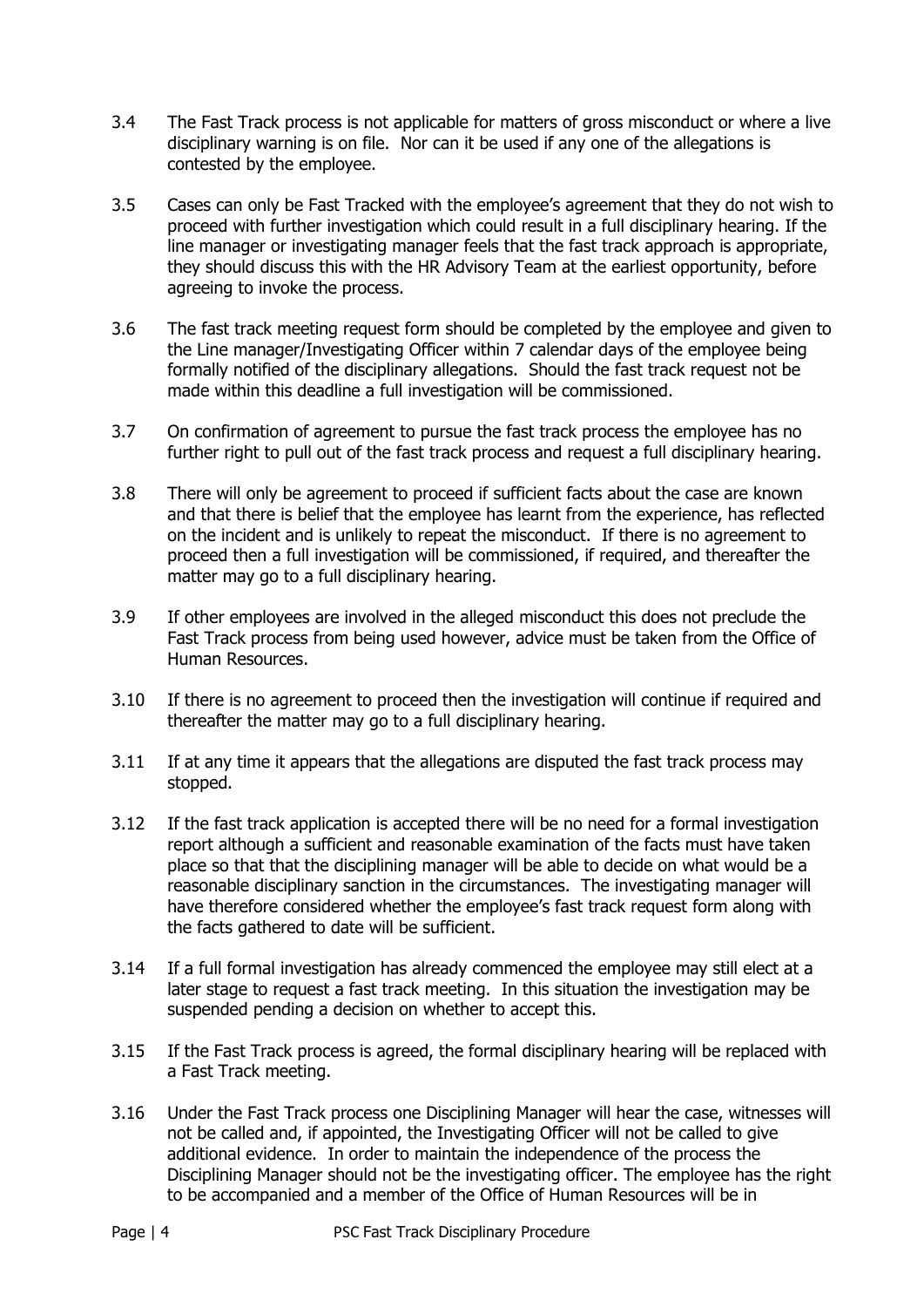attendance. The Disciplining Manager must be a manager who has not previously been involved with the case.

- 3.17 The invitation to the fast track meeting will be in writing, giving at least seven calendar days' notice. This invitation will set out the allegations, in line with those the employee has accepted on the fast track request form, and confirm the right to be accompanied by a trade union representative or work colleague.
- 3.18 At a Fast Track meeting, an employee has the opportunity to present any mitigating evidence in the presence of the Disciplining Manager who will consider this, together with the facts of the case and the statement of admission.

## **4 Fast Track Meeting**

- 4.1 The process for a fast track meeting will be as follows:
- **Introductions**
- The Disciplining Manager outlines the nature of the allegation(s) and confirms these are accepted by the employee. In exceptional circumstances (e.g. the employee denies some of the allegations) the Disciplinary Authority may decide that the matter should be referred for further investigation and/or to a full disciplinary hearing which has the potential for a higher sanction to be considered.
- The Disciplining Manager confirms with the employee that they accept the allegations previously stated.
- The employee or their representative will have the right to put forward any comments or statements relating to the incident (including any mitigation).
- The Disciplining Manager may wish to question the employee.
- The Disciplining Manager will adjourn briefly to give consideration to the case. If more information is required to make a decision on the sanction the hearing may be adjourned to allow further information to be obtained.
- The Disciplining Manager will communicate their decision to the employee and their representative or advise them when a decision may be expected.

#### **5 Outcome**

- 5.1 The Disciplining Manager will send a letter confirming the decision to the employee as soon as reasonably practical and ideally within 3 working days. The disciplinary sanction imposed will be given in accordance with the Disciplinary Procedures relating to the staff group appropriate to the member of staff.
- 5.2 They will also send a copy to Human Resources instructing the document to be placed on the employee's personal file.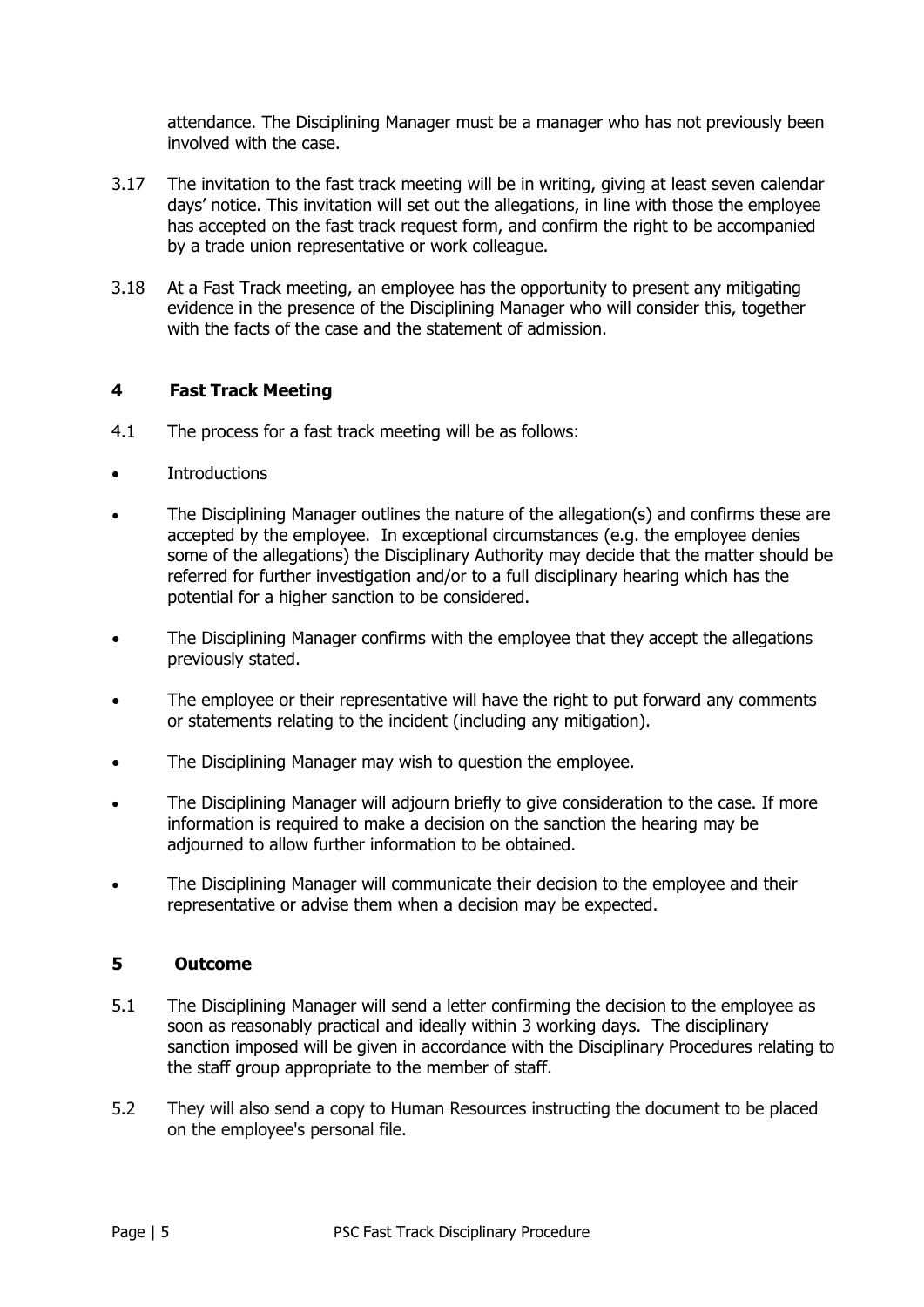## **6 Appeal**

Given that any individual requesting to use the fast-track procedure has admitted/acknowledged the accusations made against them, it must be accepted that they accept any potential sanction from those agreed in the procedure being applied.

Therefore, only appeals relating to the application/process of the procedure can be made.

The appeal shall be heard either by an authority higher than that which took the decision or by an independent person or body.

## **Who will hear the appeal?**

The decision as to who will hear an appeal depends on who decided on the disciplinary penalty, as follows:

- Normally, the next senior manager will hear the appeal, unless the disciplinary decision against which the appeal is lodged was taken by that person. If the next senior manager is the Accounting Officer, the Accounting Officer will hear the appeal provided they have had no previous involvement in the decision against which the appeal has been lodged.
- If the Accounting Officer has had previous involvement in the decision the Accounting Officer may delegate this authority to another senior officer with delegated disciplinary authority, who has had no previous involvement in the case.

Appeals must be lodged **in writing within 3 working days** of the oral warning being given or 5 working days of the date of a written notification of other penalties

## **7 Completing the Fast Track Request Form -Appendix A**

- 7.1 Employees must sign a statement detailing their involvement in the alleged misconduct, accepting all the allegations put to them and requesting a fast track hearing on the understanding that limited sanction(s) can be imposed. This signed information will be presented on a Fast Track Request Form (Appendix A).
- 7.2 The employee must submit the form to their manager, or the manager who wrote to them stating the allegations or, if neither of these are possible, a member of the HR Advisory Team. Employees must disclose all relevant information at this stage. It should be noted that there is no guarantee of acceptance and that applications will not be able to be accepted until the initial fact finding is completed.
- 7.3 On receipt of a Fast Track Request Form from an employee, a manager may accept it providing that:
	- The Fast Track Application has been fully completed.
	- The manager has taken advice from Human Resources. This is important as it will ensure that there is a consistent approach across the Department and will also help to identify any actions and any organisational learning that the case highlights.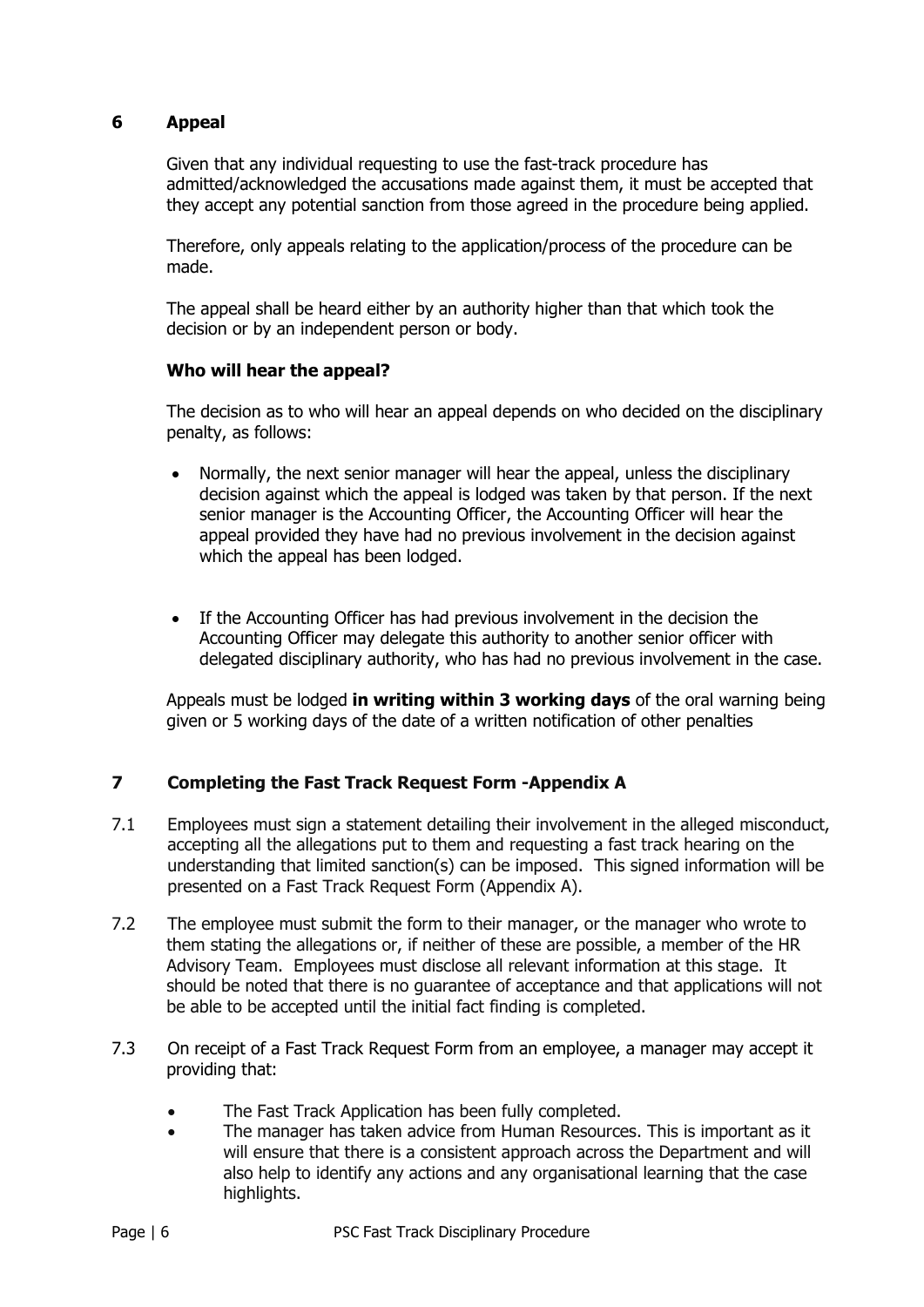- The matter is not gross misconduct or repetitive misconduct
- Sufficient facts about the case are known
- There is belief that the employee has learnt from the experience and is unlikely to repeat the misconduct

## **8. Monitoring Compliance and Effectiveness**

- 8.1 Applications for fast track procedures will be notified to the Office of Human Resources together with information on the whether the application was approved.
- 8.2 A copy of the letter confirming the outcome of the disciplinary meeting, including any sanction and/or other conditions applied, will be sent to the Office of Human Resources for retention on the employee's personal file and so that statistical data on the use of the Fast Track process can be maintained.
- 8.3 These procedures must be applied fairly, in accordance with employment law, and avoid unlawfully discriminating directly or indirectly against employees with protected characteristics. The Disciplining Manager should as a matter of course consider whether reasonable adjustments are required throughout the entirety of this process.

## **9. Privacy Notice**

The Office of Human Resources (OHR) and relevant Department, Board or Office Privacy Notices describe how personal information about an employee is collected and used during and after their working relationship within the Isle of Man Government and what legal basis there is for gathering and retaining that information in accordance with the Data Protection Act 2018 including the General Data Protection Regulation. For further details about the information collected and retention periods, please refer to the Office [of Human Resources' Privacy Notice](https://hr.gov.im/privacy-notice/) and the relevant Department, Board or Office's Privacy Notice which are incorporated in to this document by reference.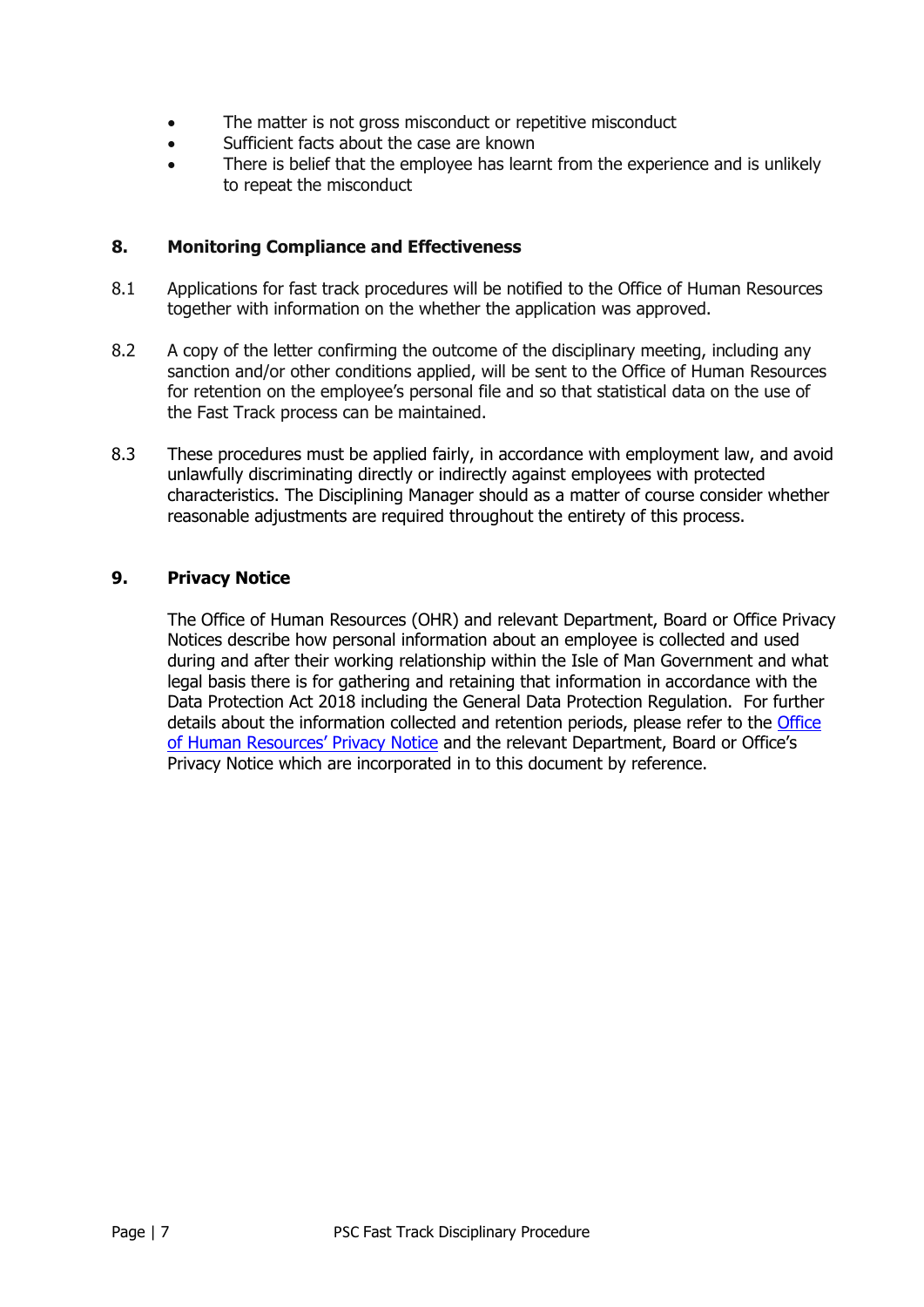## **Appendix A**

## **DISCIPLINARY FAST TRACK REQUEST FORM**

For the Fast Track process to be applied, all eligibility criteria in Section 6.3 of the must be satisfied. Completing this form full will enable your request to be considered.

It is strongly advised that you read this procedure in full and seek advice from a work colleague or staff representative before completing this form.

#### **Personal Details:**

Name

Work area/team/service

Immediate line manager

#### **I declare that I am not subject to any live disciplinary warnings.**

Signature:

#### **Allegations**

Please detail the allegation(s) of misconduct that have been made against you. (NB you will only be able to complete this once allegations have been confirmed in writing to you. Please copy the wording exactly from your letter from the Manager confirming the allegations so that all parties are clear -alternatively, and especially useful where there are multiple allegations, attach a copy of the letter and note that you understand the allegation by each allegation if you prefer. Please expand this box as much as is necessary or use additional sheets of paper.

#### **I admit in full all of the allegations against me.**

Signed Date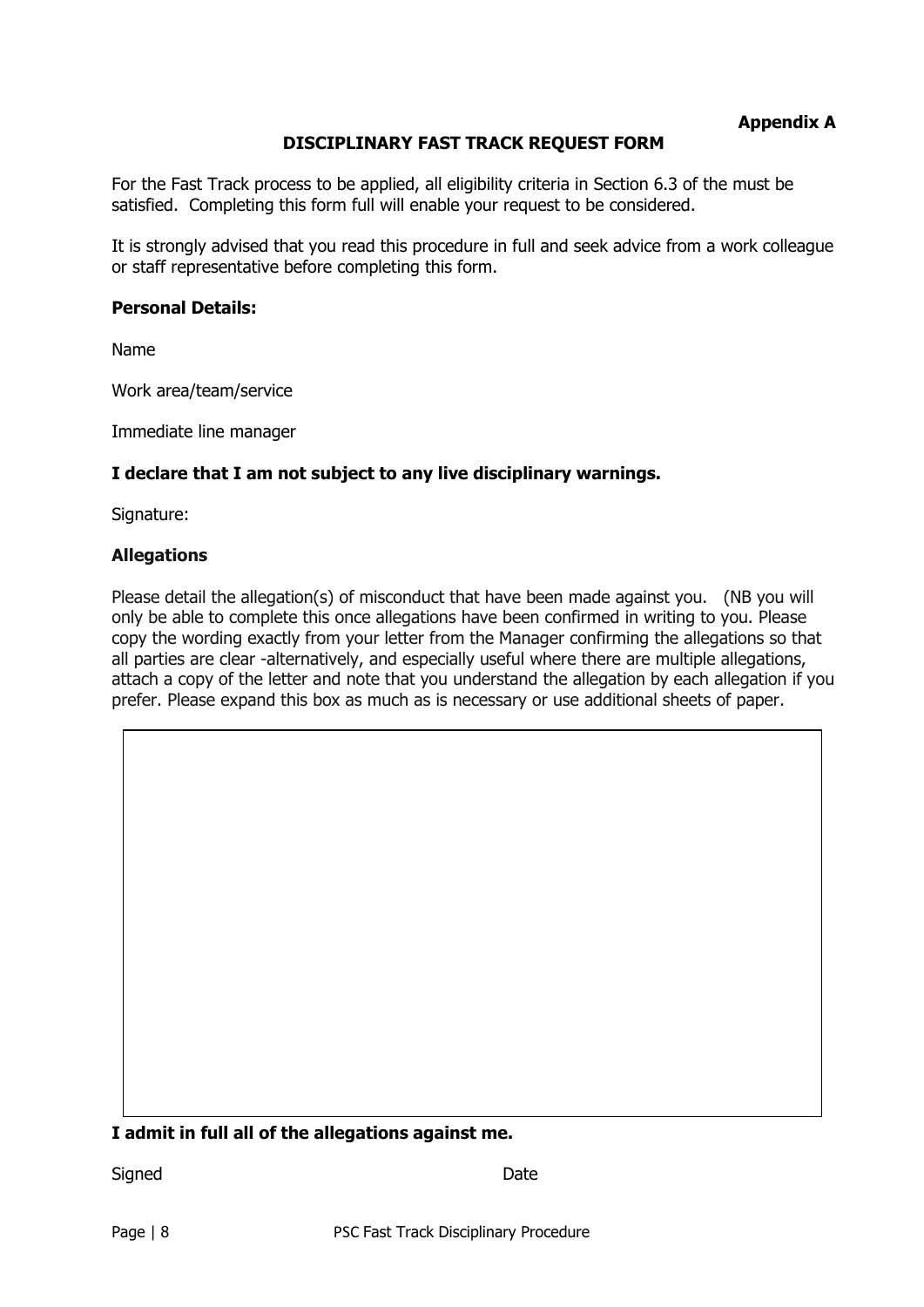Please provide a full explanation of the incidents, including any mitigation that led to these allegations of misconduct. You should include details of anything you would wish to raise at the Fast Track meeting so that new information is not raised during the meeting – this does not preclude a more detailed discussion taking place at the meeting so it can be a brief summary. Please expand these boxes as much as necessary.

Please detail what you have learned from the incident(s) and your intentions for the future.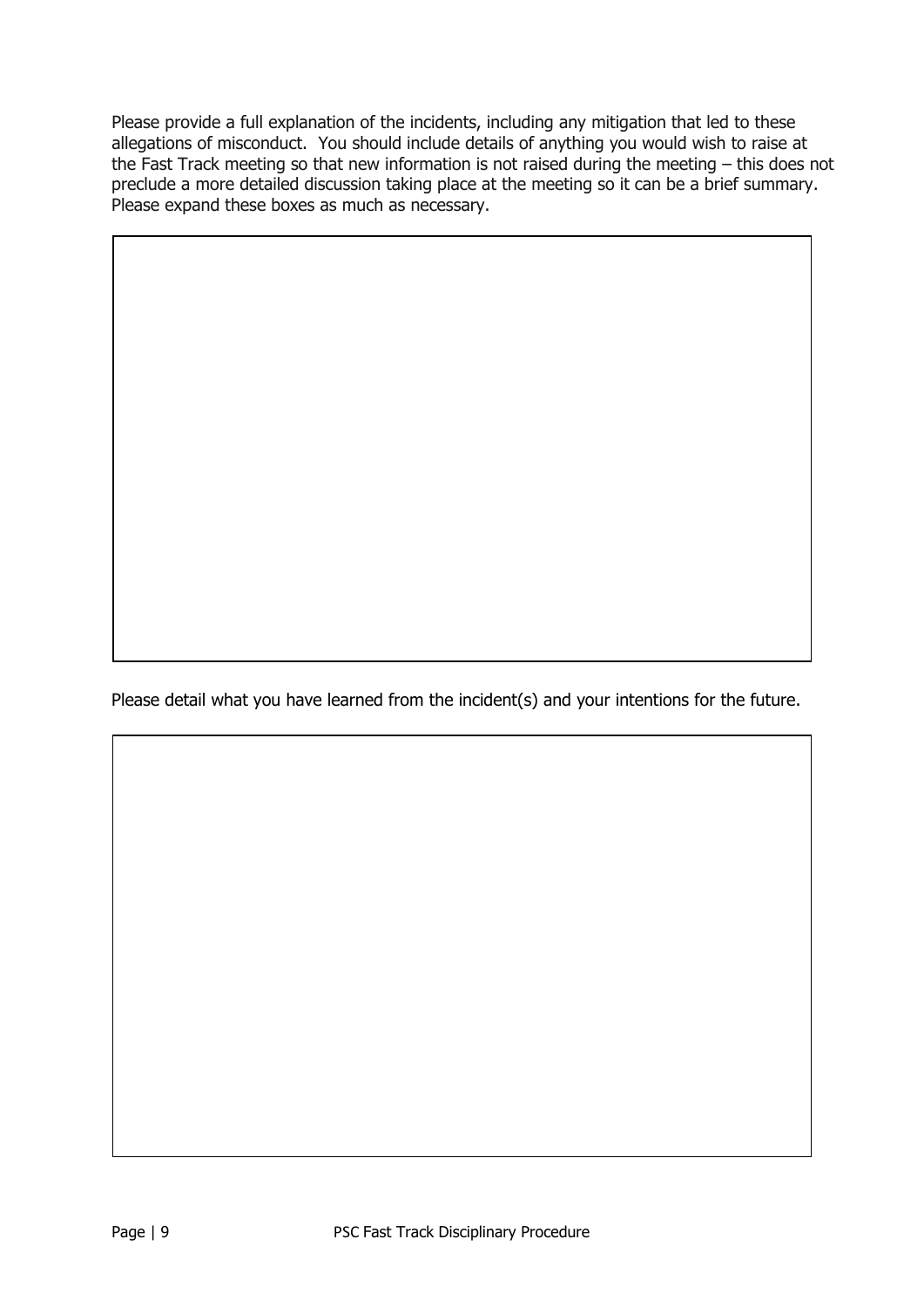#### **You are advised to seek advice from a staff representative, work colleague or Human Resources before completing this section.**

I confirm that I have read and understood the Disciplinary fast Track Procedure Guidance.

In making this request I understand that I will not be able to request that a full investigation is undertaken or that the matter be subject to a full disciplinary hearing at a later stage.

I confirm my acceptance of the allegations of misconduct against me and making this request for my case to be considered under the fast track disciplinary process on the strict understanding that I accept that sanctions may be applied up to final written warning and that I will not be able to appeal against any sanction imposed.

I understand that my request may be declined and the information in this form can be used in any formal disciplinary investigation process.

**Signed** 

Date

#### **To be completed by the Line Manager:**

You may wish to seek advice from the Office of Human Resources regarding completion of this form.

Do the allegations constitute gross misconduct? Please circle: YES/NO If 'Yes' this form must NOT be approved.

**Outcome** - Please tick one of the options below

Request declined **Request approved and a Fast Track Hearing will take place** 

Please include brief reasons for your decision here:

Once this form is complete please complete the letter at Appendix B and pass a copy of both documents to your HR Advisory team as soon as possible. If the employee has a conduct agreement or first written warning already in place please provide details along with this form.

#### **Post Title:**

#### **Signed: Date:**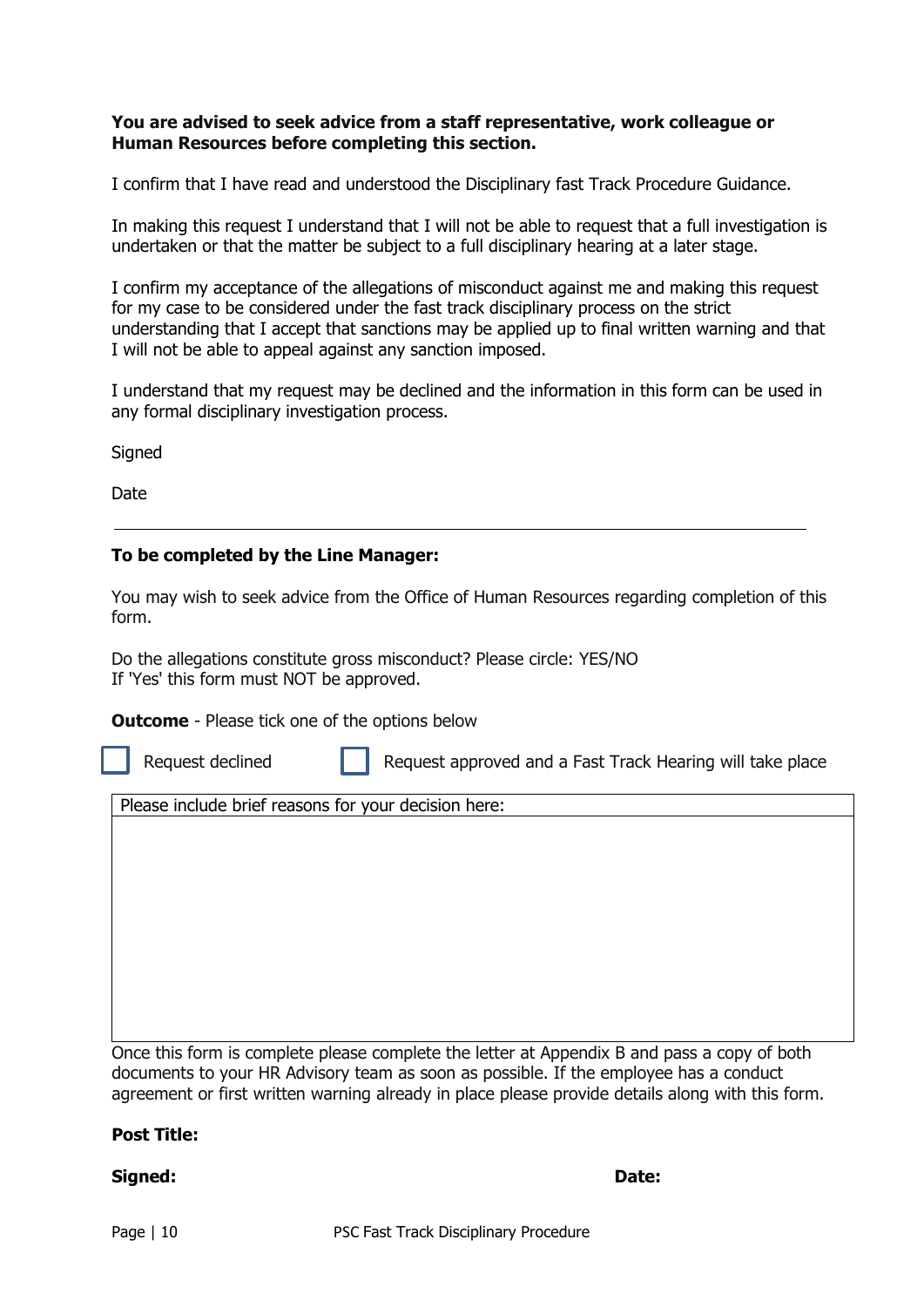## **TEMPLATE LETTER INVITING AN EMPLOYEE TO ATTEND A FAST TRACK DISCIPLINARY MEETING**

Use this template when an application for the Fast Track Disciplinary Process has been approved.

This letter must include the recipient's name and address and the date of issue.

Dear [ ]

## **Invitation to a Fast Track Disciplinary Meeting**

This letter confirms that you are invited to attend a Fast Track Disciplinary Meeting at [time] on [date] at [place]. The meeting will be chaired by [name] [and [names] will also be present].

The purpose of the meeting will be to discuss the allegations against you, your explanation for it, any mitigation and what you have learned from the experience as set out in the Disciplinary Fast Track Request Form which you completed.

You have the right to be accompanied at the meeting by a fellow worker, a trade union official or a trade union representative if you so wish. Your companion will, if you wish, be able to put your case; sum up your case; and respond on your behalf to any view expressed at the hearing. He/she will also be allowed to confer with you during the meeting. However, he/she will not be able to answer questions on your behalf.

Depending on the facts established at the meeting, the outcome could be [state potential sanctions as set out in terms and conditions of employment ], but a decision on this will not be made until you have had a full opportunity to put forward everything that you wish to raise and the hearing has been concluded. The panel may also impose conditions to assist you in maintaining the required standards in future such as requiring you to undertake training.

If you are unable to attend the meeting, you must inform us of this fact as soon as possible. If your chosen companion is not available, you may specify another date for the meeting up to five working days later.

Yours sincerely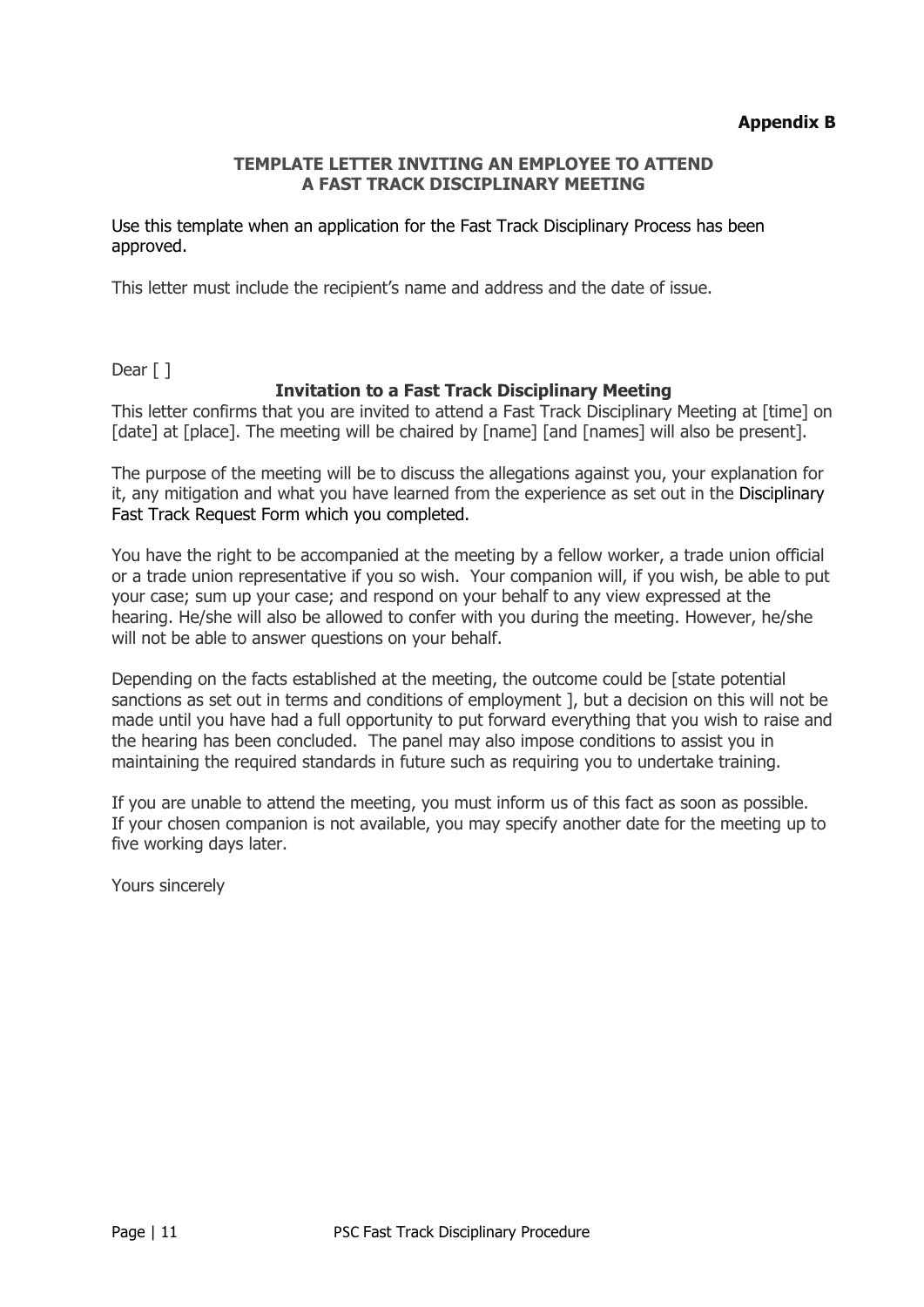## **Appendix C**

## **LETTER ADVISING AN EMPLOYEE OF THE OUTCOME OF A FAST TRACK DISCIPLINARY MEETING**

Use this template following a Fast Track Disciplinary Meeting to advise the employee of the outcome.

This letter must include the recipient's name and address and the date of issue.

Dear [ ]

## **Outcome of the Fast Track Disciplinary Meeting.**

This letter is to confirm the outcome of the Fast Track Disciplinary Meeting held on [date] at [time].

The circumstances giving rise to the meeting were [summary of the misconduct]. We discussed the matter fully at the hearing and, having taken your explanations into account, have concluded that your conduct [**does/does not]** justify a disciplinary sanction.

[It has been decided that the appropriate penalty should be as follows [list the appropriate sanction.

[In addition}, it has been decided that (list any additional conditions).

[This warning will remain in force for a period of  $\lceil$  ] months from the date of this letter.]

[NB Conditions may apply where no sanction has been imposed if it is felt that training or other additional support would help the employee maintain the required standards in future. I

It was agreed at the hearing that you would ensure that there is no further misconduct on your part. However, I must advise you that should any further allegations of misconduct be made against you this could result in further disciplinary action being taken and a more severe penalty being applied in future.

Appeals must be lodged **in writing within 3 working working days** of an oral warning being given or the date of the written notification of other penalties. Only appeals relating to the application/process of the procedure can be made.

Yours sincerely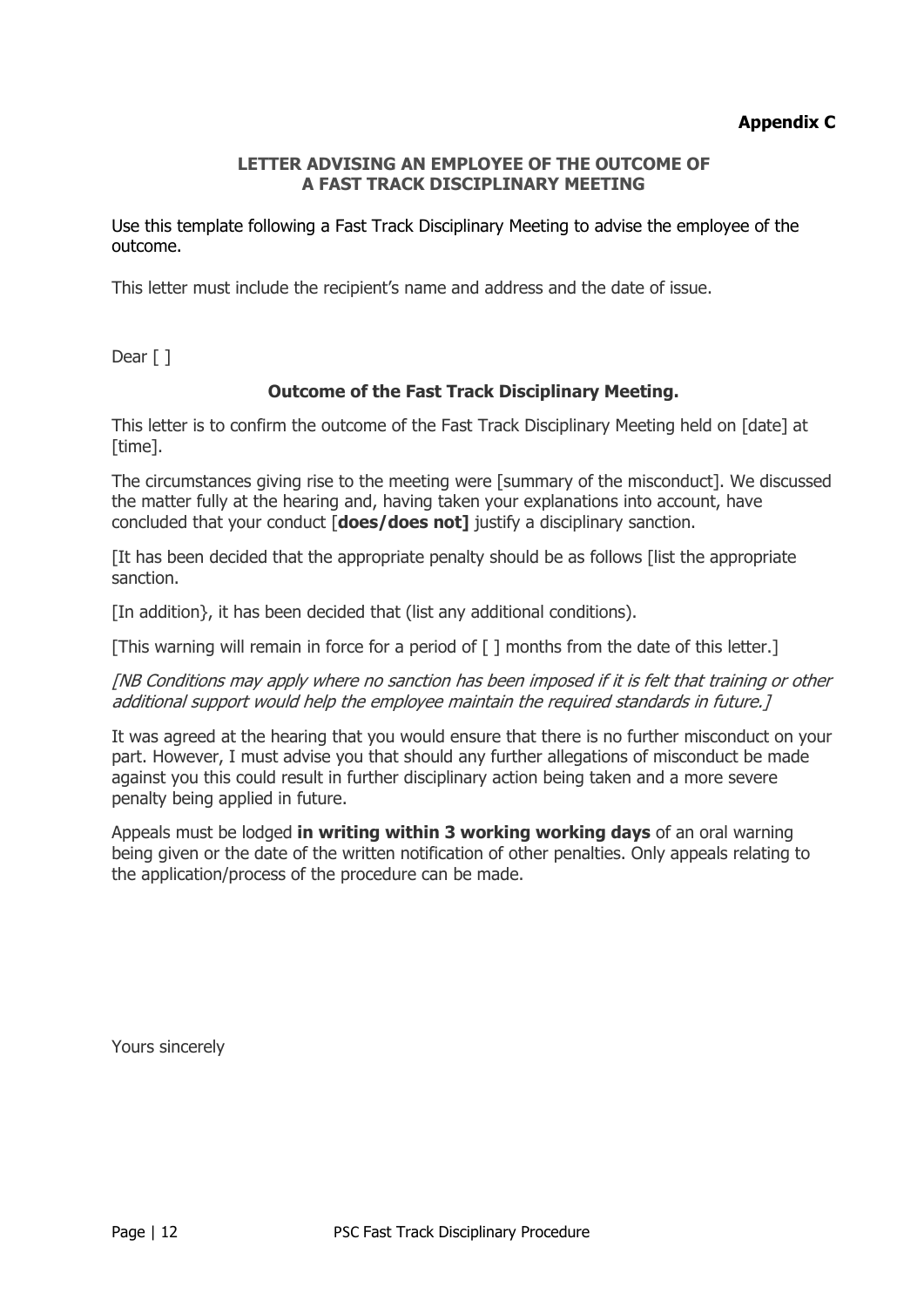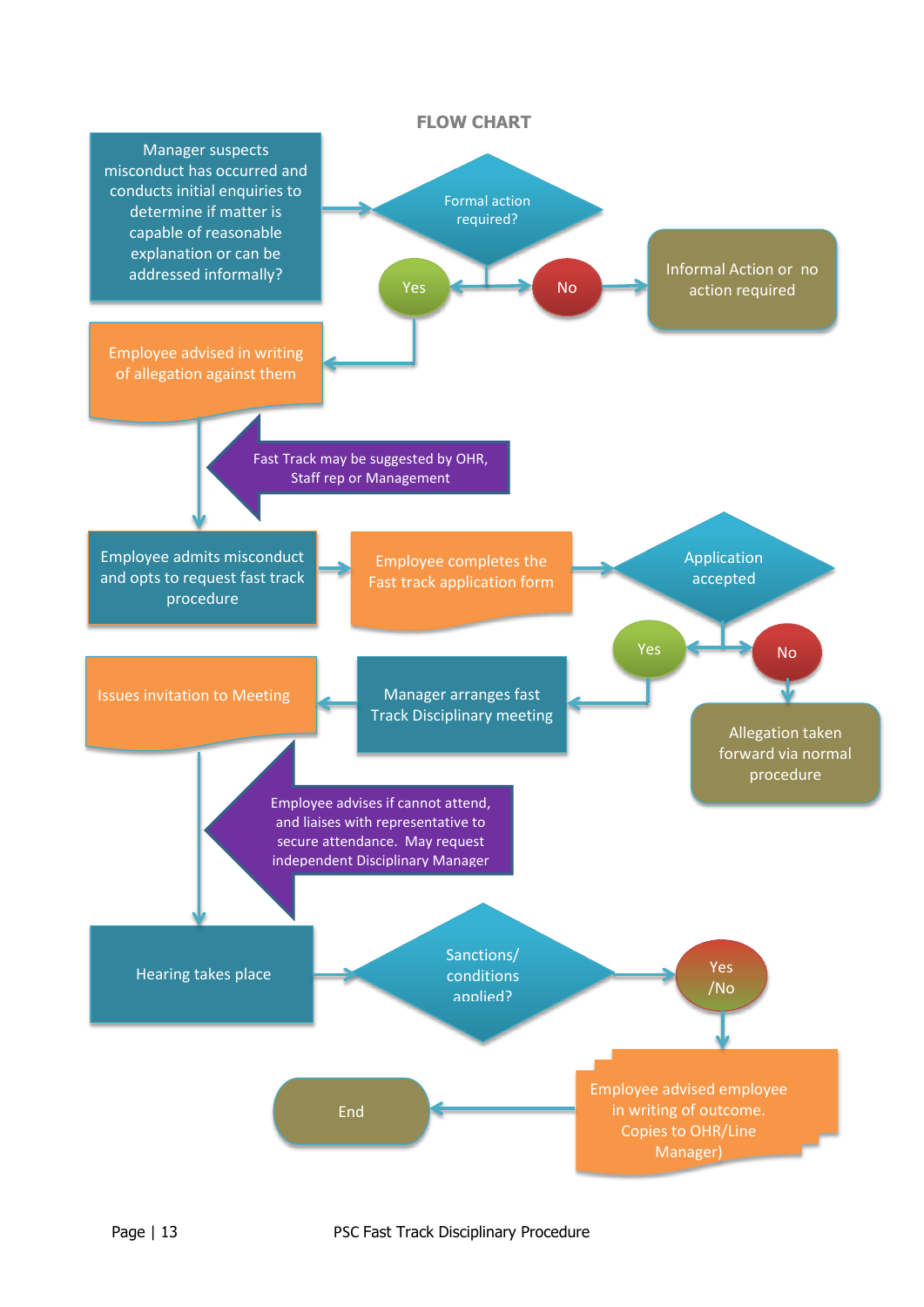**Any enquiries regarding this policy should be directed to:**

**The Office of Human Resources Illiam Dhone House Circular Road Douglas, IM1 1AG**

**Tel: 01624 685000**